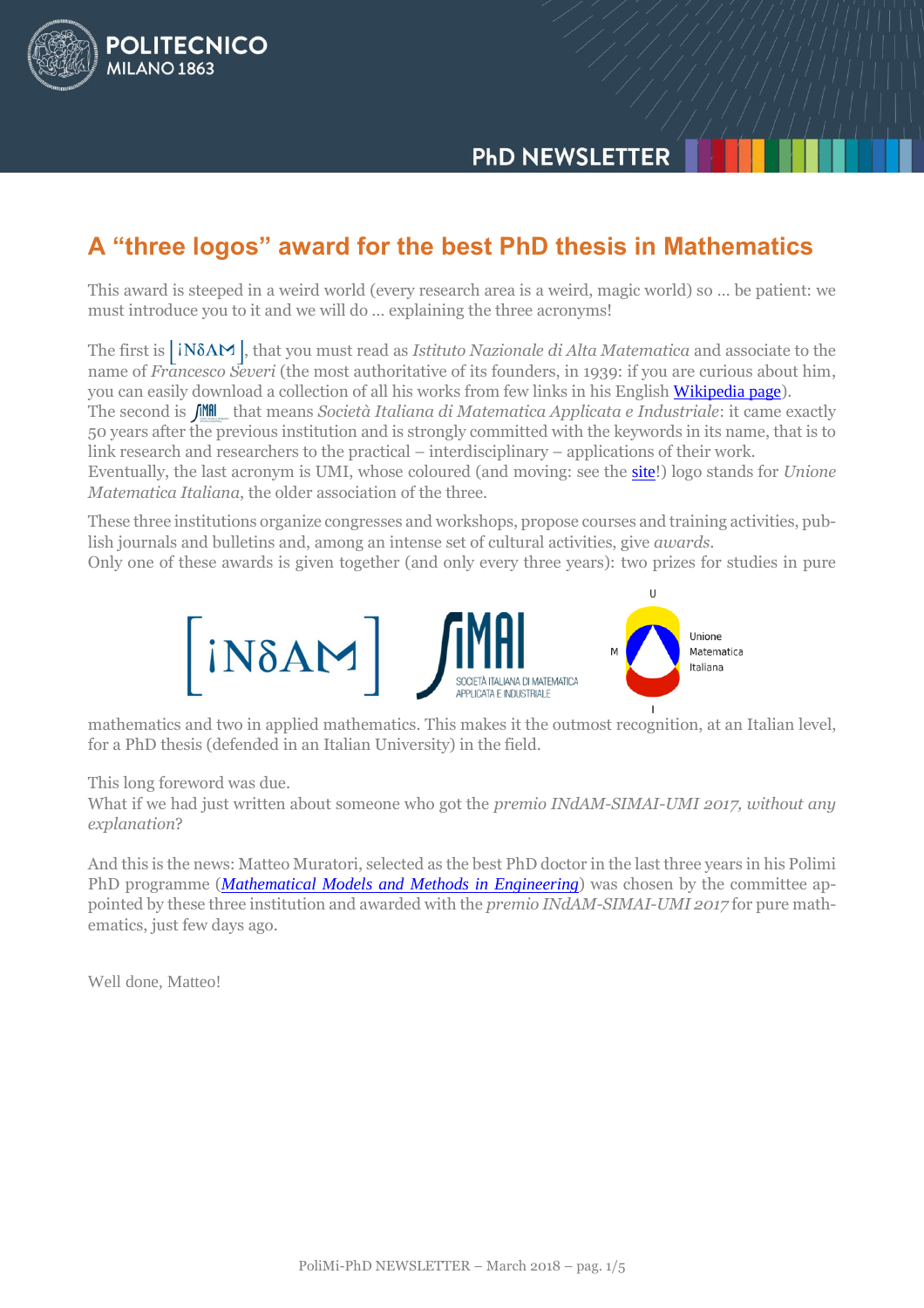### **Short Interview with** *Matteo*

**Q**: Can you briefly explain the contents of your dissertation?

**A**: My Ph.D. thesis deals with some theoretical results in pure mathematics regarding a class of nonlinear partial differential equations of diffusion type. I think it is important to mention that such equations come from the real world and serve as models for describing some actual physical phenomena, like the flow of a gas thorough a porous medium or heat propagation with finite speed, even though once the equation is written down the mathematician tends to forget it. However, knowing the physical meaning of the equations we investigate often helps us guess what might be the behavior of the corresponding solutions, or at least gives us a clue on what not to expect. The main concern, during my thesis, was to understand the asymptotic behavior of solutions to nonlinear diffusion equations and establish key connections with some old and new tools of functional analysis that are crucial to study this kind of equations both from a purely theoretical point of view and as concerns their quantitative, hence physically significant, properties.



#### **Q**: Which of your results you consider particularly interesting?

**A**: Among the main results of my thesis I mention the ones dealing with the sharp asymptotics of solutions to nonlinear diffusion equations. Sharp means that the long-time behavior is captured at least at leading order, often with quantitative bounds on the error. This is potentially very significant in view of possible applications, as well as mathematically challenging since sophisticated tools in functional analysis and partial differential equations must be exploited. One of the main features of these results is their flexibility: they are based on abstract and quite general mathematical tools, hence they are applicable to very different settings.

#### **Q**: How is your career continuing?

**A**: I am currently an Assistant Professor at Politecnico di Milano (Ricercatore di tipo A). Previously, after I obtained my Ph.D., I was a Research Fellow at Università degli Studi di Milano for 6 months and then at Università degli studi di Pavia for 1 year and a half. My research is following some of the lines set up during the Ph.D. Thesis but also some new ones, especially with regards to the interplay between Analysis and Geometry. This has led me to broaden the network of people with whom I collaborate, which is something very important and stimulating!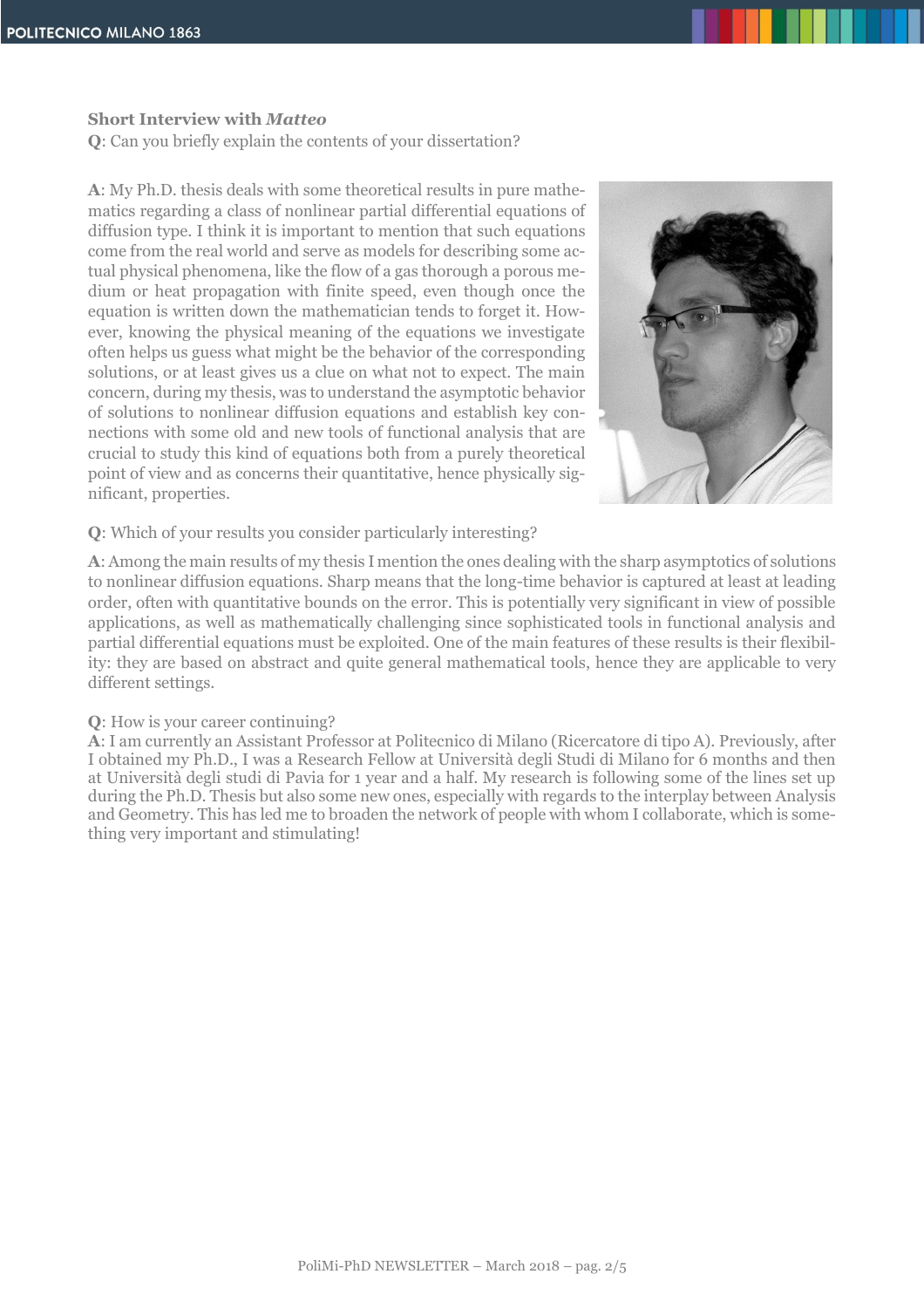# **Call and events**

### **EDISON GRANT FOR PHYSICS**

The Alessandro Volta Foundation issues a call for a scholarship of 10.000 € to be assigned to a candidate of Italian nationality (or coming from the Canton of Ticino in Switzerland) who aims at developing research in Physics in a non-Italian University

Deadline: 23 April 2018

#### **"FONDAZIONE MEGALIA" – YEAR 2018 – PHD THESIS PRIZE**

The PhD prize  $(\epsilon_5.000.00$  inclusive and comprehensive of the taxes owed by the Politecnico di Milano) is reserved to the PhD students who, in the calendar years 2015, 2016 and 2017, have obtained a Doctorate in "Energy and Nuclear Science and Technology" and "Electrical Engineering" at the Politecnico di Milano.

The thesis that led, in the opinion of the Commission, the most innovative research contributions to energy technologies and sustainable development will be rewarded.

#### **Deadline for application: 12.00 noon (Italian time) of 5th March 2018**



 $\mathcal{P}$ 

#### **FULBRIGHT GRANTS USA**

The event is a «*Presentazione delle opportunità di studio, ricerca e insegnamento negli USA offerte dalla Commissione Fulbright, ente binazionale congiuntamente istituito dal Governo italiano e dal Governo statunitense*». It will be in Italian and organized in two sessions:

- In the *first* session (13h00-14h00) the American academic system will be described: how to choose a program (in particular post-graduate level programs, MSc and PhD courses), application timing and requirements, entry visas and financial support possibilities.
- In the *second* session (17h00-18h00) the Fullbright calls (scholarships for study, research and teaching in the United States) and their requirements will be presented.
- A *Questions and Answers* session will follow.

Please, confirm your participation on the Politecnico events website, [here:](https://www.eventi.polimi.it/events/borse-di-studio-fulbright-italy/)

March 14th 2018, Beltrami Room building #5 (Campus Leonardo)

## **BOCCONI & AFRICA 2018 - FORUM ON ENTREPRENEURSHIP**

Three days of panel discussions and interactive events open to the public, addressing trends and entrepreneurial opportunities in the African continent with a focus on: energy, climate change, entrepreneurship, development, demography and migration. This will be an unique opportunity to interact with highlevel representatives from both the private and public sectors.

A [Detailed program of the event](http://www.dottorato.polimi.it/fileadmin/files/dottorato/newsletter/allegati/2018-03/InvitationBocconi_Africa678March.pdf) (pdf) is available. Registration is required [here](https://urldefense.proofpoint.com/v2/url?u=https-3A__www.unibocconi.eu_wps_wcm_connect_ev_Events_Bocconi-2BEvents_AFRICA-2BFORUM-2BON-2BENTREPRENEURSHIP&d=DwMFaQ&c=FBDxcbzoOyrhTF5sA9rzVA&r=k4GPeBNfv6ll6eQWzJmysqC6U1iREnJYZk2IE0cpwMY&m=YNQIxaIDf1zMq28u8VsppoRFotK9atxoH0i1WaWOHxo&s=BEhwoYqndPgbYJlxLA1FymUW8LILlR6uvCeQSZd7SbY&e=)

March 6-7-8th Bocconi University, Aula Magna, via Gobbi 5, Milano

4)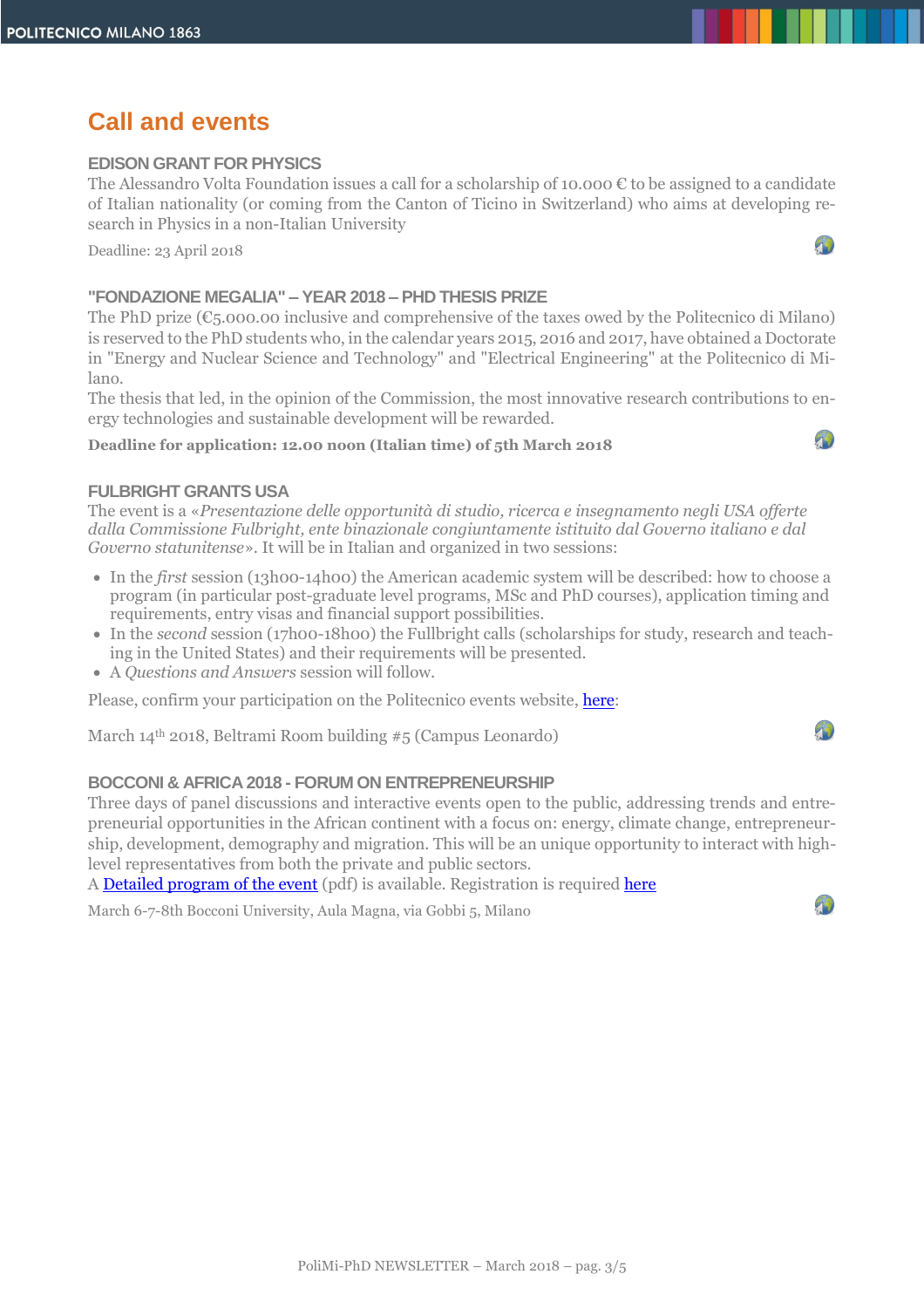# **Seminars and Workshops**

**WORKSHOP UK-ITALY DIALOGUE: EXPLOITING THE POTENTIAL OF THE DIGITAL ECONOMY**

The UK government has set the development of a Digital economy among its priorities and want to keep and strengthen partnerships on this topic with EU Countries, in spite of BREXIT. Government Chief Technology Officer Liam Maxwell will present the UK Government's actions and exchange views with key Italian stakeholders, both from the public and the private sector.

March 8th, 08h30 – 11h00, Auditorium Via Pascoli, 53 (Campus Leonardo)

#### **ADVANCED WIND ENGINEERING: CHANGING CLIMATES, AERODYNAMICS AND DYNAMICS**

Prof. Teng Wu, from University of Buffalo, will introduce some efforts made on the consideration of the nonstationary winds, nonlinear aerodynamics and nonlinear structural dynamics in the simulation of wind-induced effects on civil infrastructures.

March 12th, Sala Consiglio, Dept. of Mechanical Engineering, Via La Masa 1 (Campus Bovisa)



AND

 $T_{\bullet}$ 

## **WORKSHOP "PAINTING DEGRADATION? LET'S HAVE A LOOK!"**

The aim of the one-day meeting is to provide an overview of the latest innovation in photonic techniques for painting investigation. The session is free after on-line registration (**Online Form**). places are limited!

April 17th, Aula Natta, building #6 (Campus Leonardo)

#### **ARCHAEOASTRONOMY SUMMER SCHOOL "ISOLA DI USTICA"**

The "Isola di Ustica" *Archeoastronomy School* will take place from July 16th to 20th (2018) in Ustica. The teachers of the School (that will be held in Italian) are Franco Foresta Martin, Director of the Laboratory-Museum of Earth Sciences of Ustica and Giulio Magli, director of the Department of Mathematics of Politecnico di Milano. A detailed program is available from [here.](http://www.dottorato.polimi.it/fileadmin/files/dottorato/newsletter/allegati/2018-01/CORSO_DI_ARCHEOASTRONOMIA_2018.pdf)

July 16-20th, 2018, Ustica (PA)

# **Starting courses – PhD School**

#### **COMMUNICATING SCIENTIFIC RESEARCH**

#### **Prof. Anna Maria Paganoni**

The principal aim of the course is to promote and spread the scientific culture in a broad sense, emphasizing its connection with other disciplines and taking advantage of the great experience grown at "Laboratorio di Formazione Matematica e di Sperimentazione Scientifica (Dept. of Mathematics) and of the strengthened collaboration between the Piccolo Teatro di Milano and the Politecnico.

From 1 March 2018 to 30 June 2018

## $\bigcap$

## **PROJECT MANAGEMENT (IN ACTION)**

#### **Prof. Mauro Mancini**

The course aims at introducing the students in the characteristics of project-based operations and offering them the opportunity to practicing on the tools and techniques for the planning and control of projects. Three sectors will be specifically addressed - Oil and Gas, civil and ICT - in order to share practical techniques to manage small, large and mega projects.

From 5 March 2018 to 9 March 2018



#### **PROJECT MANAGEMENT PMI-CAPM CERTIFICATION PREPARATION**

#### **Prof. Alfonso Fuggetta**

Provide an internationally recognized certification in Project Management. The course cannot be considered as a "stand alone course" but it should be delivered after the preliminary course "PROJECT MANAGEMENT BASICS".